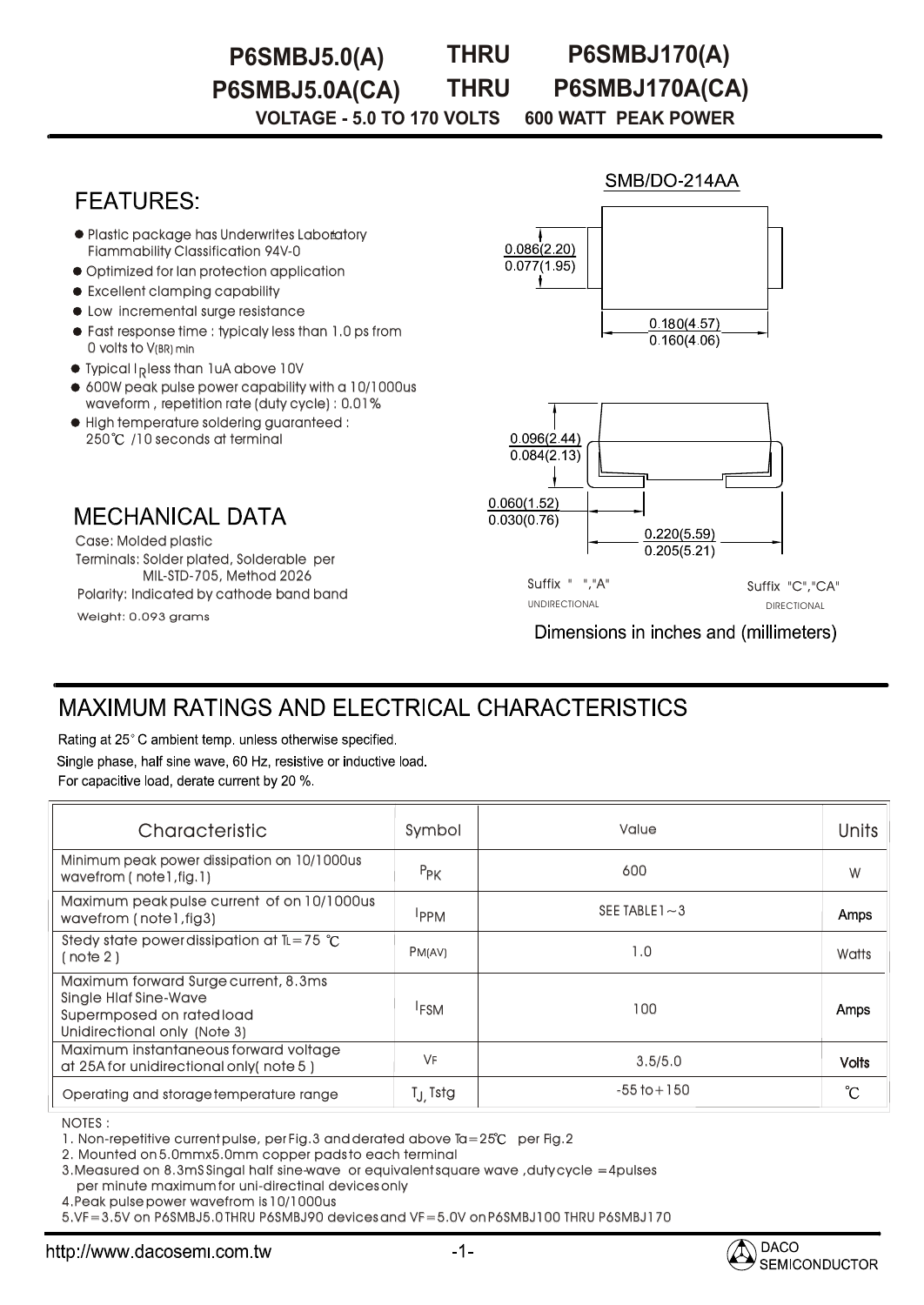#### **RATINGS AND CHARACTERISTIC CURVES P6SMBJ5.0(A)(C)(CA) THRUP6SMBJ170(A)(C)(CA)**













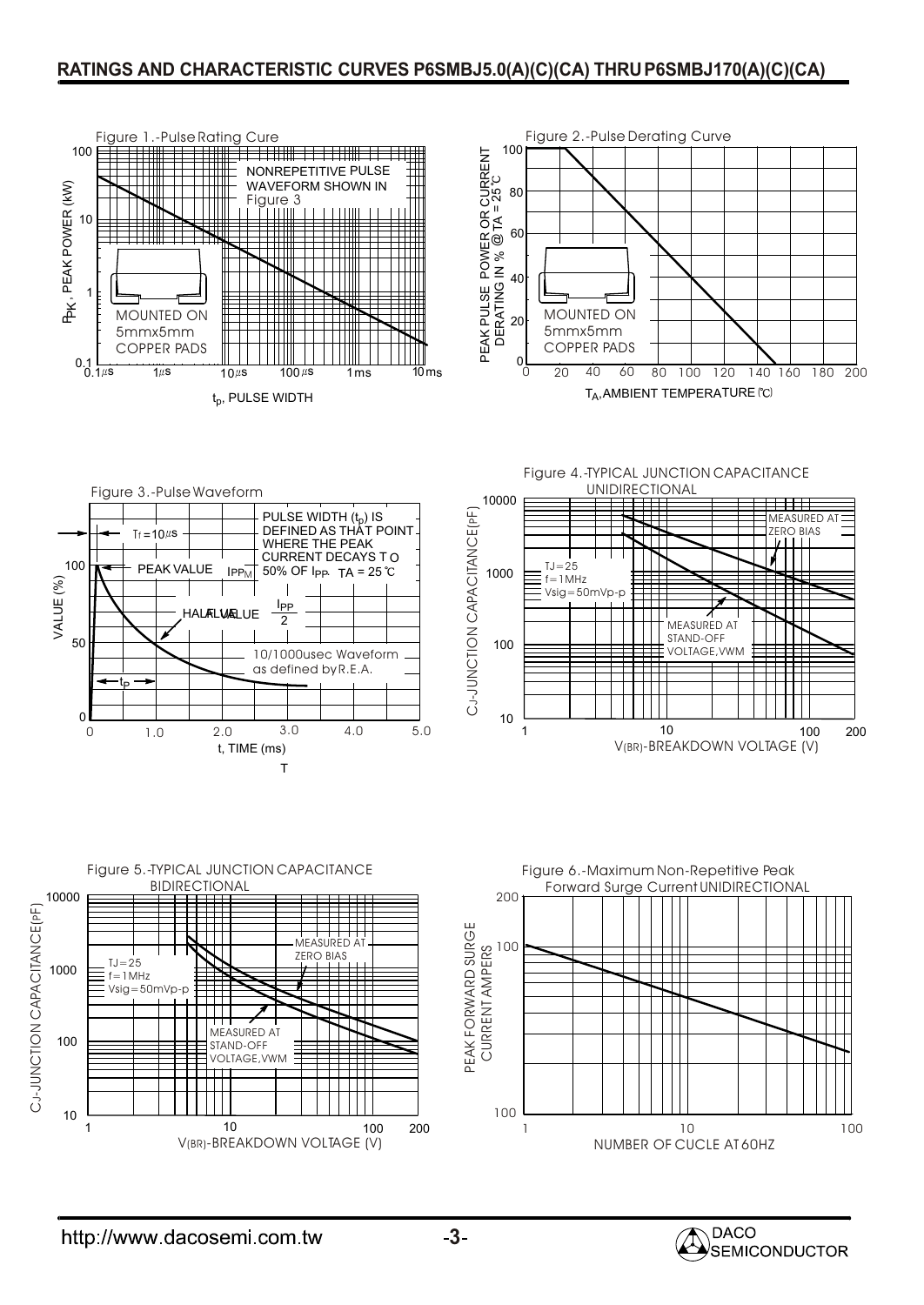## **RATINGS AND CHARACTERISTIC CURVES P6SMBJ5.0(A)(C)(CA) THRUP6SMBJ170(A)(C)(CA)**

| TABLE 1            |                                                      |      |                       |                                                      |                                                                     |                                                                     |                                                       |                        |                                                                    |
|--------------------|------------------------------------------------------|------|-----------------------|------------------------------------------------------|---------------------------------------------------------------------|---------------------------------------------------------------------|-------------------------------------------------------|------------------------|--------------------------------------------------------------------|
| Device<br>Type     | Breakdown<br><b>VBR</b><br>Voltage<br>at IT(Voltage) |      | Test<br>Current<br>lτ | Working<br>Peak<br>Reverse<br>Voltage<br><b>VRWM</b> | Maximun<br>Reverse<br>Leakage<br>at V <sub>RWM</sub><br>$I_{R}(uA)$ | Maximun<br>Peak Pulse<br><b>Surge Current</b><br><b>IPPM(NOTE5)</b> | Maximmum<br>Clamping<br>Voltage (Vc<br>)atlPPM(NOTE5) | Device<br>Marking code |                                                                    |
|                    | Min                                                  | Max  | mA                    | Volts                                                | $\mu$ A                                                             | Amps                                                                | Volts                                                 | <b>UNI</b>             | BI                                                                 |
| P6SMBJ5.0(C)       | 6.40                                                 | 7.82 | 10                    | 5.00                                                 | 800                                                                 | 62.5                                                                | 9.60                                                  | <b>KD</b>              | <b>AD</b>                                                          |
| P6SMBJ5.0A(CA)     | 6.40                                                 | 7.07 | 10                    | 5.00                                                 | 800                                                                 | 65.2                                                                | 9.20                                                  | KE                     | AE                                                                 |
| P6SMBJ6.0(C)       | 6.67                                                 | 8.15 | 10                    | 6.00                                                 | 800                                                                 | 52.6                                                                | 11.4                                                  | KF                     | AF                                                                 |
| P6SMBJ6.0A(CA)     | 6.67                                                 | 7.37 | 10                    | 6.00                                                 | 800                                                                 | 58.3                                                                | 10.3                                                  | KG                     | AG                                                                 |
| P6SMBJ6.5(C)       | 7.22                                                 | 8.82 | 10                    | 6.50                                                 | 500                                                                 | 48.8                                                                | 12.3                                                  | KH                     | AH                                                                 |
| P6SMBJ6.5A(CA)     | 7.22                                                 | 7.98 | 10                    | 6.50                                                 | 500                                                                 | 53.6                                                                | 11.2                                                  | KK                     | AK                                                                 |
| P6SMBJ7.0(C)       | 7.78                                                 | 9.51 | 10                    | 7.00                                                 | 200                                                                 | 45.1                                                                | 13.3                                                  | KL                     | AL                                                                 |
| P6SMBJ7.0A(CA)     | 7.78                                                 | 8.60 | 10                    | 7.00                                                 | 200                                                                 | 50.0                                                                | 12.0                                                  | KM                     | AM                                                                 |
| P6SMBJ7.5(C)       | 8.33                                                 | 10.2 | 1.0                   | 7.50                                                 | 100                                                                 | 42.0                                                                | 14.3                                                  | KN                     | AN                                                                 |
| P6SMBJ7.5A(CA)     | 8.33                                                 | 9.21 | 1.0                   | 7.50                                                 | 100                                                                 | 46.5                                                                | 12.9                                                  | KP                     | AP                                                                 |
| P6SMBJ8.0(C)       | 8.89                                                 | 10.9 | 1.0                   | 8.00                                                 | 50                                                                  | 40.0                                                                | 15.0                                                  | KQ                     | AQ                                                                 |
| P6SMBJ8.0A(CA)     | 8.89                                                 | 9.83 | 1.0                   | 8.00                                                 | 50                                                                  | 44.1                                                                | 13.6                                                  | KR                     | <b>AR</b>                                                          |
| P6SMBJ8.5(C)       | 9.44                                                 | 11.5 | 1.0                   | 8.50                                                 | 10                                                                  | 37.7                                                                | 15.9                                                  | KS                     | AS                                                                 |
| P6SMBJ8.5(CA)      | 9.44                                                 | 10.4 | 1.0                   | 8.50                                                 | 10                                                                  | 41.7                                                                | 14.4                                                  | KT                     | AT                                                                 |
| P6SMBJ9.0(C)       | 10.0                                                 | 12.2 | 1.0                   | 9.00                                                 | 5.0                                                                 | 35.5                                                                | 16.9                                                  | KU                     | AU                                                                 |
| P6SMBJ9.0A(CA)     | 10.0                                                 | 11.1 | 1.0                   | 9.00                                                 | 5.0                                                                 | 39.0                                                                | 15.4                                                  | KV                     | AV                                                                 |
| P6SMBJ10(C)        | 11.1                                                 | 13.6 | 1.0                   | 10.0                                                 | 5.0                                                                 | 31.9                                                                | 18.8                                                  | <b>KW</b>              | AW                                                                 |
| P6SMBJ10A(CA)      | 11.1                                                 | 12.3 | 1.0                   | 10.0                                                 | 5.0                                                                 | 35.3                                                                | 17.0                                                  | KX                     | AX                                                                 |
| P6SMBJ11(C)        | 12.2                                                 | 14.9 | 1.0                   | 11.0                                                 | 5.0                                                                 | 29.9                                                                | 20.1                                                  | KY                     | AY                                                                 |
| P6SMBJ11A(CA)      | 12.2                                                 | 13.5 | 1.0                   | 11.0                                                 | 5.0                                                                 | 33.0                                                                | 18.2                                                  | KZ                     | AZ                                                                 |
| P6SMBJ12(C)        | 13.3                                                 | 16.3 | 1.0                   | 12.0                                                 | 5.0                                                                 | 27.3                                                                | 22.0                                                  | LD                     | <b>BD</b>                                                          |
| P6SMBJ12A(CA)      | 13.3                                                 | 14.7 | 1.0                   | 12.0                                                 | 5.0                                                                 | 30.2                                                                | 19.9                                                  | LE                     | <b>BE</b>                                                          |
| P6SMBJ13(C)        | 14.4                                                 | 17.6 | 1.0                   | 13.0                                                 | 5.0                                                                 | 25.2                                                                | 23.8                                                  | LF                     | <b>BF</b>                                                          |
| P6SMBJ13A(CA)      | 14.4                                                 | 15.9 | 1.0                   | 13.0                                                 | 5.0                                                                 | 27.9                                                                | 21.5                                                  | LG                     | <b>BG</b>                                                          |
| P6SMBJ14(C)        | 15.6                                                 | 19.1 | 1.0                   | 14.0                                                 | 5.0                                                                 | 23.3                                                                | 25.8                                                  | LH                     | <b>BH</b>                                                          |
| P6SMBJ14A(CA)      | 15.6                                                 | 17.2 | 1.0                   | 14.0                                                 | 5.0                                                                 | 25.9                                                                | 23.2                                                  | LK                     | BK                                                                 |
| P6SMBJ15(C)        | 16.7                                                 | 20.4 | 1.0                   | 15.0                                                 | 5.0                                                                 | 22.3                                                                | 26.9                                                  | LL                     | <b>BL</b>                                                          |
| P6SMBJ15A(CA)      | 16.7                                                 | 18.5 | 1.0                   | 15.0                                                 | $5.0$                                                               | 24.6                                                                | 24.4                                                  | LM                     | ВM                                                                 |
| P6SMBJ16(C)        | 17.8                                                 | 21.8 | 1.0                   | 16.0                                                 | 5.0                                                                 | 20.8                                                                | 28.8                                                  | LN                     | <b>BN</b>                                                          |
| P6SMBJ16A(CA)      | 17.8                                                 | 19.7 | 1.0                   | 16.0                                                 | 5.0                                                                 | 23.1                                                                | 26.0                                                  | LP                     | <b>BP</b>                                                          |
| P6SMBJ17(C)        | 18.9                                                 | 23.1 | 1.0                   | 17.0                                                 | 5.0                                                                 | 19.7                                                                | 30.5                                                  | LQ                     | BQ                                                                 |
| P6SMBJ17A(CA)      | 18.9                                                 | 20.9 | 1.0                   | 17.0                                                 | 5.0                                                                 | 21.7                                                                | 27.6                                                  | LR                     | <b>BR</b>                                                          |
| P6SMBJ18(C)        | 20.0                                                 | 24.4 | 1.0                   | 18.0                                                 | 5.0                                                                 | 18.6                                                                | 32.2                                                  | LS.                    | BS                                                                 |
| P6SMBJ18A(CA)      | 20.0                                                 | 22.1 | 1.0                   | 18.0                                                 | 5.0                                                                 | 20.5                                                                | 29.2                                                  | LT.                    | BT                                                                 |
| <b>P6SMBJ20(C)</b> | 22.2                                                 | 27.1 | 1.0                   | 20.0                                                 | 5.0                                                                 | 16.8                                                                | 35.8                                                  | LU                     | BU                                                                 |
| P6SMBJ20A(CA)      | 22.2                                                 | 24.5 | 1.0                   | 20.0                                                 | 5.0                                                                 | 18.5                                                                | 32.4                                                  | LV                     | <b>BV</b>                                                          |
| P6SMBJ22(C)        | 24.4                                                 | 29.8 | 1.0                   | 22.0                                                 | 5.0                                                                 | 15.2                                                                | 39.4                                                  | LW                     | BW                                                                 |
| P6SMBJ22A(CA)      | 24.4                                                 | 26.9 | 1.0                   | 22.0                                                 | 5.0                                                                 | 16.9                                                                | 35.5                                                  | LX                     | BX                                                                 |
| P6SMBJ24(C)        | 26.7                                                 | 32.6 | 1.0                   | 24.0                                                 | 5.0                                                                 | 14.0                                                                | 43.0                                                  | LY.                    | BY                                                                 |
| P6SMBJ24A(CA)      | 26.7                                                 | 29.5 | 1.0                   | 24.0                                                 | 5.0                                                                 | 15.4                                                                | 38.9                                                  | LZ                     | BZ                                                                 |
| P6SMBJ26(C)        | 28.9                                                 | 35.3 | 1.0                   | 26.0                                                 | 5.0                                                                 | 12.9                                                                | 46.6                                                  | MD                     | CD                                                                 |
| P6SMBJ26A(CA)      | 28.9                                                 | 31.9 | $1.0\,$               | 26.0                                                 | $5.0\,$                                                             | 14.3                                                                | 42.1                                                  | ME                     | $\mathsf{CE}% _{\mathcal{A}}\left( \mathcal{A},\mathcal{A}\right)$ |

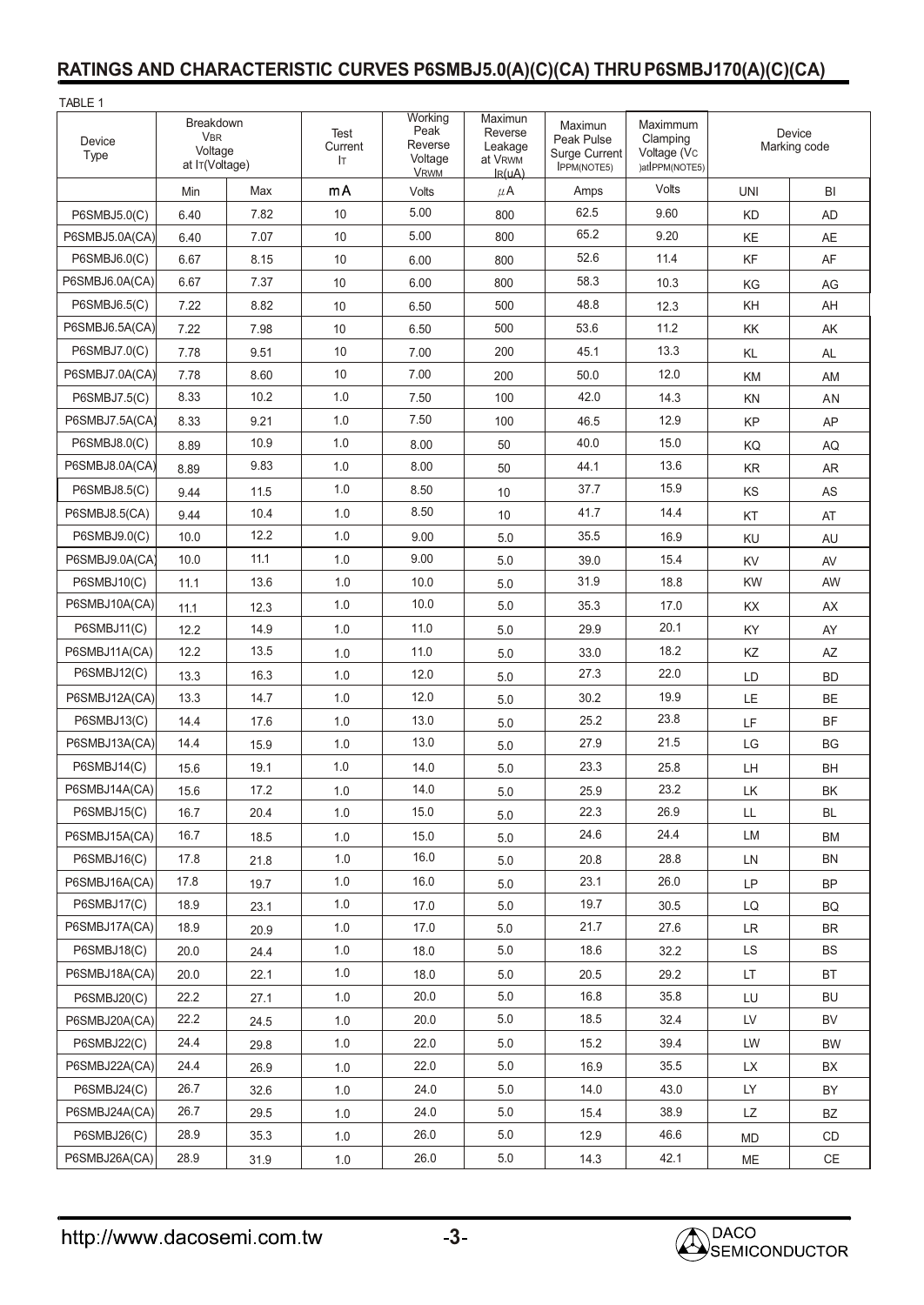#### **RATINGS AND CHARACTERISTIC CURVES P6SMBJ5.0(A)(C)(CA) THRUP6SMBJ170(A)(C)(CA)**

| TABLE 2                                                       |      |      |                       |                                                      |                                                         |                                                        |                                                       |                        |                        |
|---------------------------------------------------------------|------|------|-----------------------|------------------------------------------------------|---------------------------------------------------------|--------------------------------------------------------|-------------------------------------------------------|------------------------|------------------------|
| Breakdown<br><b>VBR</b><br>Device<br>Voltage<br>Type<br>at IT |      |      | Test<br>Current<br>lτ | Working<br>Peak<br>Reverse<br>Voltage<br><b>VRWM</b> | Maximun<br>Reverse<br>Leakage<br>at VRWM<br>$I_{R}(uA)$ | Maximun<br>Peak Pulse<br>Current<br><b>IPPM(NOTE5)</b> | Maximmum<br>Clamping<br>Voltage (Vc<br>)atlPPM(NOTE5) | Device<br>Marking code |                        |
|                                                               | Min  | Max  | mA                    | Volts                                                | $\mu$ A                                                 | Amps                                                   | Volts                                                 | <b>UNI</b>             | BI                     |
| P6SMBJ28(C)                                                   | 31.1 | 38.0 | 1.0                   | 28.0                                                 | 5.0                                                     | 12.0                                                   | 50.0                                                  | MF                     | CF                     |
| P6SMBJ28A(CA)                                                 | 31.1 | 34.4 | 1.0                   | 28.0                                                 | 5.0                                                     | 13.2                                                   | 45.4                                                  | <b>MG</b>              | CG                     |
| P6SMBJ30(C)                                                   | 33.3 | 40.7 | 1.0                   | 30.0                                                 | 5.0                                                     | 11.2                                                   | 53.5                                                  | MH                     | <b>CH</b>              |
| P6SMBJ30A(CA)                                                 | 33.3 | 36.8 | 1.0                   | 30.0                                                 | 5.0                                                     | 12.4                                                   | 48.4                                                  | MK                     | <b>CK</b>              |
| P6SMBJ33(C)                                                   | 36.7 | 44.9 | 1.0                   | 33.0                                                 | 5.0                                                     | 10.2                                                   | 59.0                                                  | ML                     | <b>CL</b>              |
| P6SMBJ33A(CA)                                                 | 36.7 | 40.6 | 1.0                   | 33.0                                                 | 5.0                                                     | 11.3                                                   | 53.3                                                  | МM                     | <b>CM</b>              |
| P6SMBJ36(C)                                                   | 40.0 | 48.9 | 1.0                   | 36.0                                                 | 5.0                                                     | 9.3                                                    | 64.3                                                  | ΜN                     | <b>CN</b>              |
| P6SMBJ36A(CA)                                                 | 40.0 | 44.2 | 1.0                   | 36.0                                                 | 5.0                                                     | 10.3                                                   | 58.1                                                  | <b>MP</b>              | CP                     |
| <b>P6SMBJ40(C)</b>                                            | 44.4 | 54.3 | 1.0                   | 40.0                                                 | 5.0                                                     | 8.4                                                    | 71.4                                                  | MQ                     | CQ                     |
| P6SMBJ40A(CA)                                                 | 44.4 | 49.1 | 1.0                   | 40.0                                                 | 5.0                                                     | 9.3                                                    | 64.5                                                  | MR                     | <b>CR</b>              |
| <b>P6SMBJ43(C)</b>                                            | 47.8 | 58.4 | 1.0                   | 43.0                                                 | 5.0                                                     | 7.8                                                    | 76.7                                                  | ΜS                     | <b>CS</b>              |
| P6SMBJ43A(CA)                                                 | 47.8 | 52.8 | 1.0                   | 43.0                                                 | 5.0                                                     | 8.6                                                    | 69.4                                                  | MT                     | <b>CT</b>              |
| P6SMBJ45(C)                                                   | 50.0 | 61.1 | 1.0                   | 45.0                                                 | 5.0                                                     | 7.5                                                    | 80.3                                                  | MU                     | CU                     |
| P6SMBJ45(CA)                                                  | 50.0 | 55.3 | 1.0                   | 45.0                                                 | 5.0                                                     | 8.3                                                    | 72.7                                                  | MV                     | <b>CV</b>              |
| P6SMBJ48(C)                                                   | 53.3 | 65.1 | 1.0                   | 48.0                                                 | 5.0                                                     | 7.0                                                    | 85.5                                                  | <b>MW</b>              | <b>CW</b>              |
| P6SMBJ48A(CA)                                                 | 53.3 | 58.9 | 1.0                   | 48.0                                                 | 5.0                                                     | 7.8                                                    | 77.4                                                  | <b>MX</b>              | <b>CX</b>              |
| P6SMBJ51(C)                                                   | 56.7 | 69.3 | 1.0                   | 51.0                                                 | 5.0                                                     | 6.6                                                    | 91.1                                                  | MY                     | CY                     |
| P6SMBJ51A(CA)                                                 | 56.7 | 62.7 | 1.0                   | 51.0                                                 | 5.0                                                     | 7.3                                                    | 82.4                                                  | MZ                     | CZ                     |
| P6SMBJ54(C)                                                   | 60.0 | 73.3 | 1.0                   | 54.0                                                 | 5.0                                                     | 6.2                                                    | 96.3                                                  | <b>ND</b>              | <b>DD</b>              |
| P6SMBJ54A(CA)                                                 | 60.0 | 66.3 | 1.0                   | 54.0                                                 | 5.0                                                     | 6.9                                                    | 87.1                                                  | <b>NE</b>              | DE                     |
| P6SMBJ58(C)                                                   | 64.4 | 78.7 | 1.0                   | 58.0                                                 | 5.0                                                     | 5.8                                                    | 103                                                   | <b>NF</b>              | DF                     |
| P6SMBJ58A(CA)                                                 | 64.4 | 71.2 | 1.0                   | 58.0                                                 | 5.0                                                     | 6.4                                                    | 93.6                                                  | <b>NG</b>              | DG                     |
| P6SMBJ60(C)                                                   | 66.7 | 81.5 | 1.0                   | 60.0                                                 | 5.0                                                     | 5.6                                                    | 107                                                   | <b>NH</b>              | DH                     |
| P6SMBJ60A(CA)                                                 | 66.7 | 73.7 | 1.0                   | 60.0                                                 | 5.0                                                     | 6.2                                                    | 96.8                                                  | <b>NK</b>              | DK                     |
| P6SMBJ64(C)                                                   | 71.1 | 86.9 | 1.0                   | 64.0                                                 | 5.0                                                     | 5.3                                                    | 114                                                   | NL                     | <b>DL</b>              |
| P6SMBJ64A(CA)                                                 | 71.1 | 78.6 | 1.0                   | 64.0                                                 | 5.0                                                     | 5.8                                                    | 103                                                   | ΝM                     | <b>DM</b>              |
| P6SMBJ70(C)                                                   | 77.8 | 95.1 | 1.0                   | 70.0                                                 | 5.0                                                     | 4.8                                                    | 125                                                   | <b>NN</b>              | DN                     |
| P6SMBJ70A(CA)                                                 | 77.8 | 86.0 | 1.0                   | 70.0                                                 | $5.0\,$                                                 | 5.3                                                    | 113                                                   | <b>NP</b>              | DP                     |
| P6SMBJ75(C)                                                   | 83.3 | 102  | 1.0                   | 75.0                                                 | $5.0\,$                                                 | 4.5                                                    | 134                                                   | <b>NQ</b>              | DQ                     |
| P6SMBJ75A(CA)                                                 | 83.3 | 92.1 | 1.0                   | 75.0                                                 | 5.0                                                     | $5.0\,$                                                | 121                                                   | <b>NR</b>              | DR                     |
| P6SMBJ78(C)                                                   | 86.7 | 106  | 1.0                   | 78.0                                                 | 5.0                                                     | 4.3                                                    | 139                                                   | <b>NS</b>              | <b>DS</b>              |
| P6SMBJ78A(CA)                                                 | 86.7 | 95.8 | 1.0                   | 78.0                                                 | 5.0                                                     | 4.8                                                    | 126                                                   | <b>NT</b>              | DT                     |
| P6SMBJ85(C)                                                   | 94.4 | 115  | 1.0                   | 85.0                                                 | 5.0                                                     | 4.0                                                    | 151                                                   | <b>NU</b>              | DU                     |
| P6SMBJ85A(CA)                                                 | 94.4 | 104  | 1.0                   | 85.0                                                 | 5.0                                                     | 4.4                                                    | 137                                                   | <b>NV</b>              | DV                     |
| P6SMBJ90(C)                                                   | 100  | 122  | 1.0                   | 90.0                                                 | 5.0                                                     | 3.8                                                    | 160                                                   | <b>NW</b>              | <b>DW</b>              |
| P6SMBJ90A(CA)                                                 | 100  | 111  | 1.0                   | 90.0                                                 | 5.0                                                     | 4.1                                                    | 146                                                   | <b>NX</b>              | DX                     |
| P6SMBJ100(C)                                                  | 111  | 136  | 1.0                   | 100                                                  | 5.0                                                     | 3.4                                                    | 179                                                   | <b>NY</b>              | DY                     |
| P6SMBJ100A(CA)                                                | 111  | 123  | 1.0                   | 100                                                  | $5.0\,$                                                 | 3.7                                                    | 162                                                   | <b>NZ</b>              | DZ                     |
| P6SMBJ110(C)                                                  | 122  | 149  | 1.0                   | 110                                                  | 5.0                                                     | 3.1                                                    | 196                                                   | PD                     | ED                     |
| P6SMBJ110A(CA)                                                | 122  | 135  | 1.0                   | 110                                                  | 5.0                                                     | 3.4                                                    | 177                                                   | PE                     | <b>EE</b>              |
| P6SMBJ120(C)                                                  | 133  | 163  | 1.0                   | 120                                                  | 5.0                                                     | 2.8                                                    | 214                                                   | PF                     | EF                     |
| P6SMBJ120A(CA)                                                | 133  | 147  | $1.0\,$               | 120                                                  | $5.0\,$                                                 | 3.1                                                    | 193                                                   | PG                     | $\mathsf{E}\mathsf{G}$ |